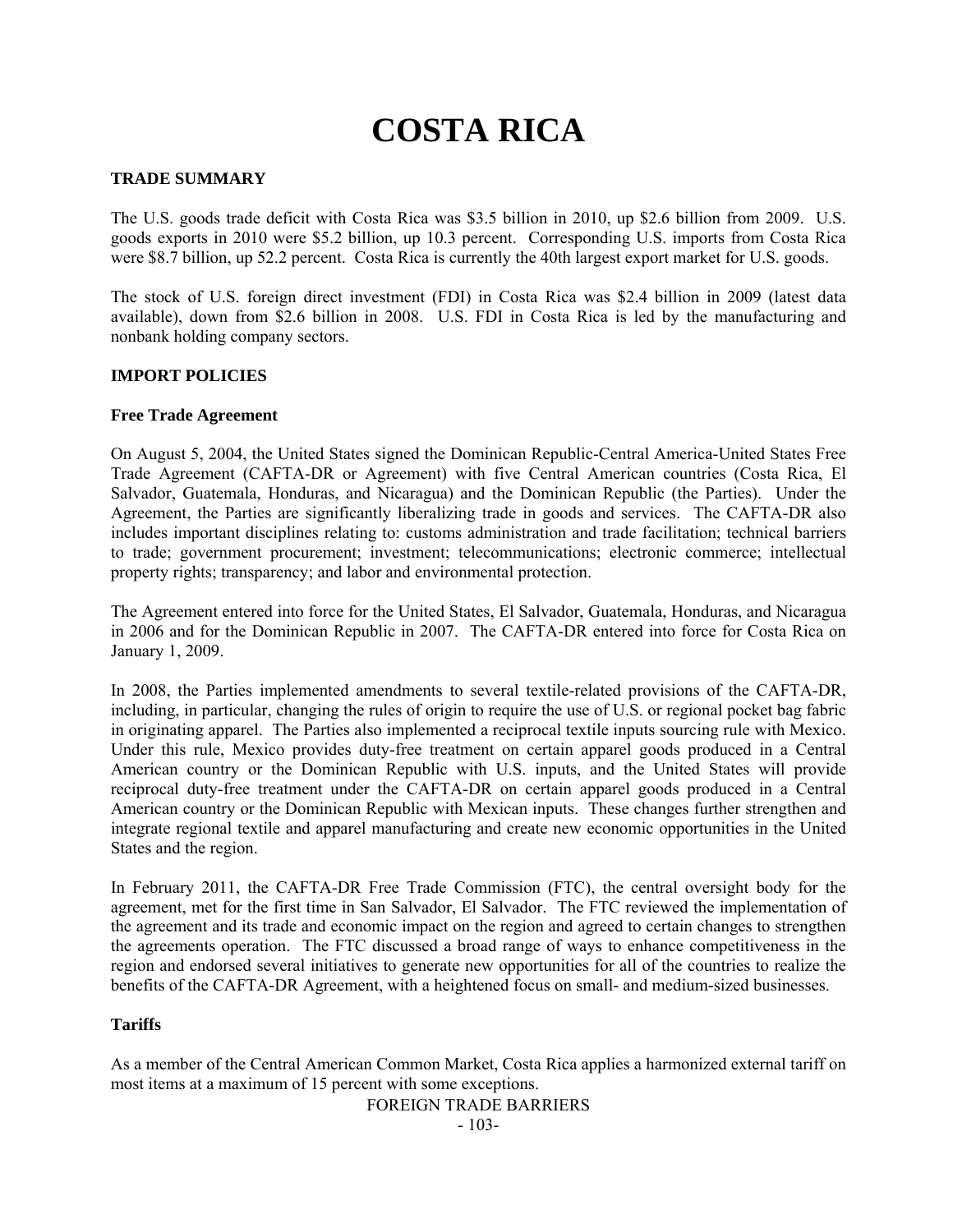However, under the CAFTA-DR, 100 percent of U.S. industrial trade will enter Costa Rica duty-free by 2015. Nearly all textile and apparel goods that meet the Agreement's rules of origin now enter Costa Rica duty-free and quota-free, creating economic opportunities for U.S. and regional fiber, yarn, fabric, and apparel manufacturing companies.

Under the CAFTA-DR, more than half of U.S. agricultural exports now enter Costa Rica duty-free. Costa Rica will eliminate its remaining tariffs on virtually all agricultural products by 2020 (2022 for chicken leg quarters and 2025 for rice and dairy products). For certain agricultural products, tariff-rate quotas (TRQs) will permit some immediate duty-free access for specified quantities during the tariff phase out period, with the duty-free amount expanding during that period. Costa Rica will liberalize trade in fresh potatoes and onions through expansion of a TRQ, rather than by tariff reductions.

## **Nontariff Measures**

Under the CAFTA-DR, Costa Rica committed to improve transparency and efficiency in administering customs procedures, including the CAFTA-DR rules of origin. Costa Rica also committed to ensuring greater procedural certainty and fairness in the administration of these procedures, and all the CAFTA-DR countries agreed to share information to combat illegal transshipment of goods.

Costa Rica implemented the Information Technology Customs Control (TICA) system in 2007 for imports and in early 2009 for exports (other than exports from free trade zones). The TICA system has significantly improved what had been a complex and bureaucratic import process. Under the TICA system, the Costa Rican customs authority has changed its focus from the verification of goods to the verification of processes and data. Customs officials now have up to four years to review the accuracy of import declarations, which allows customs to facilitate the free flow of goods while gathering necessary documentation.

## **GOVERNMENT PROCUREMENT**

The CAFTA-DR requires that procuring entities use fair and transparent procurement procedures, including advance notice of purchases and timely and effective bid review procedures, for procurement covered by the Agreement. Under the CAFTA-DR, U.S. suppliers are permitted to bid on procurements of most Costa Rican government entities, including key ministries and state-owned enterprises, on the same basis as Costa Rican suppliers. The anticorruption provisions in the Agreement require each government to ensure under its domestic law that bribery in matters affecting trade and investment, including in government procurement, is treated as a criminal offense or is subject to comparable penalties.

The government of Costa Rica's "Digital Government" development group, in partnership with the Costa Rican Electricity Institute (ICE) and others, is currently implementing an automated procurement system dubbed "MerLink." Merlink is streamlining procurement procedures and should significantly reduce the risk of corruption or fraud in the procurement process. In September 2010, the United States Trade and Development Agency (USTDA) announced a grant to support the "Digital Government" group by providing a roadmap and guidelines for implementation of a government-wide backbone network and shared data center.

In 2010, a state-owned corporation cited the "public good" in cancelling a contract with a foreign supplier. This may have been the first use of this justification by a state-owned corporation. The foreign supplier is not fully satisfied with the compensation received from the Costa Rican government but does not plan to pursue the matter further.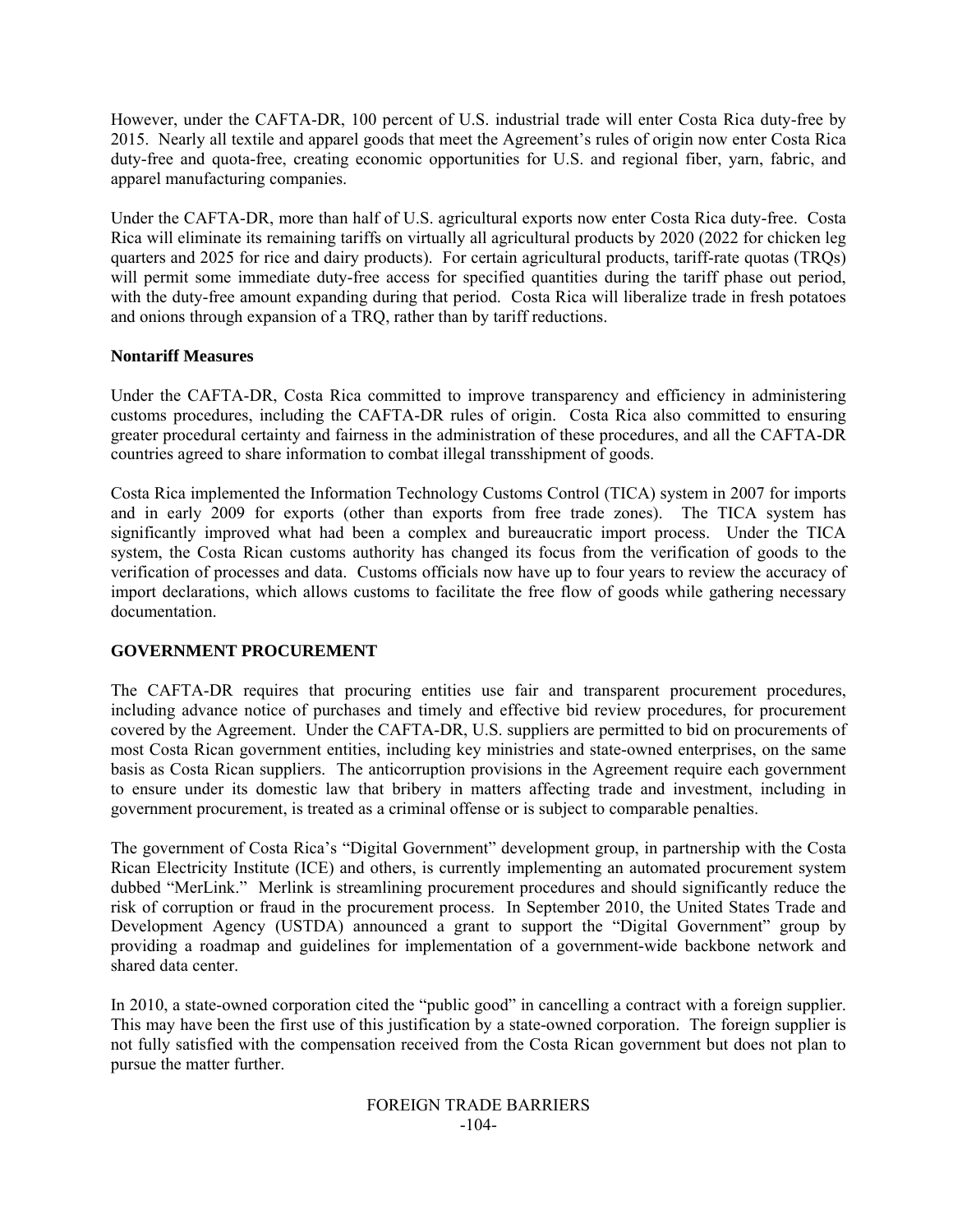Costa Rica is not a signatory to the WTO Agreement on Government Procurement.

# **EXPORT SUBSIDIES**

Tax holidays are available for investors in free trade zones, unless tax credits are available in an investor's home country for taxes paid in Costa Rica.

Under the CAFTA-DR, Costa Rica may not adopt new duty waivers or expand existing duty waivers that are conditioned on the fulfillment of a performance requirement (*e.g.*, the export of a given level or percentage of goods). However, under the CAFTA-DR, Costa Rica was permitted to maintain such measures through 2009, provided that it maintained the measures in accordance with its obligations under the WTO Agreement on Subsidies and Countervailing Measures. The U.S. Government is working with the government of Costa Rica in an effort to ensure it implements its CAFTA-DR obligation.

## **INTELLECTUAL PROPERTY RIGHTS (IPR) PROTECTION**

Costa Rica was again listed on the Watch List in the 2010 Special 301 report. Recent improvements include passage of legislation to strengthen IPR protection and enforcement in Costa Rica, and the publication of regulations to provide for the protection of undisclosed information submitted in support of the registration of new agricultural chemical products. Key concerns cited in the report included the need to assign higher priority to, and allocate greater resources for, combating piracy and counterfeiting, and the need to seek deterrent penalties. Additionally, strengthened enforcement efforts are needed. During 2010, the U.S. Government continued to address these concerns with the Costa Rican government by providing IPR training both to members of the judiciary and staff of the National Property Registry and by continuing an IPR dialogue through the Judicial Branch's training department ("The Judicial School").

The United States will continue to monitor Costa Rica's implementation of its IPR obligations under the CAFTA-DR.

## **SERVICES BARRIERS**

Under the CAFTA-DR, Costa Rica committed to open important segments of its telecommunications market, including private network services, Internet services, and mobile wireless services. Costa Rica's telecommunications market is now open for competition in private network services and Internet services. However, a prospective supplier has encountered serious delays in attempting to obtain the license authorization required to provide Internet services via satellite because Costa Rica's telecommunications regulator, the Superintendencia de Telecomunicacines (SUTEL) and the telecommunications ministry (MINAET) are working through technical issues. The Costa Rican government has been engaged in an auction process to allocate the radioelectric spectrum necessary to allow for new entrants in the wireless telephony market, and it is expected that competitors will begin to establish operations in 2011. Competition in Costa Rica's mobile telephony market is stymied by pending implementation of a regime to ensure that operators are able to share certain microwave links that are needed to connect base stations to towers throughout the country.

## **INVESTMENT BARRIERS**

The regulatory environment can pose significant barriers to successful investment in Costa Rica. One common problem is inconsistent government action between institutions within the central government or between the central government and the municipal government. Several large U.S. investors have faced